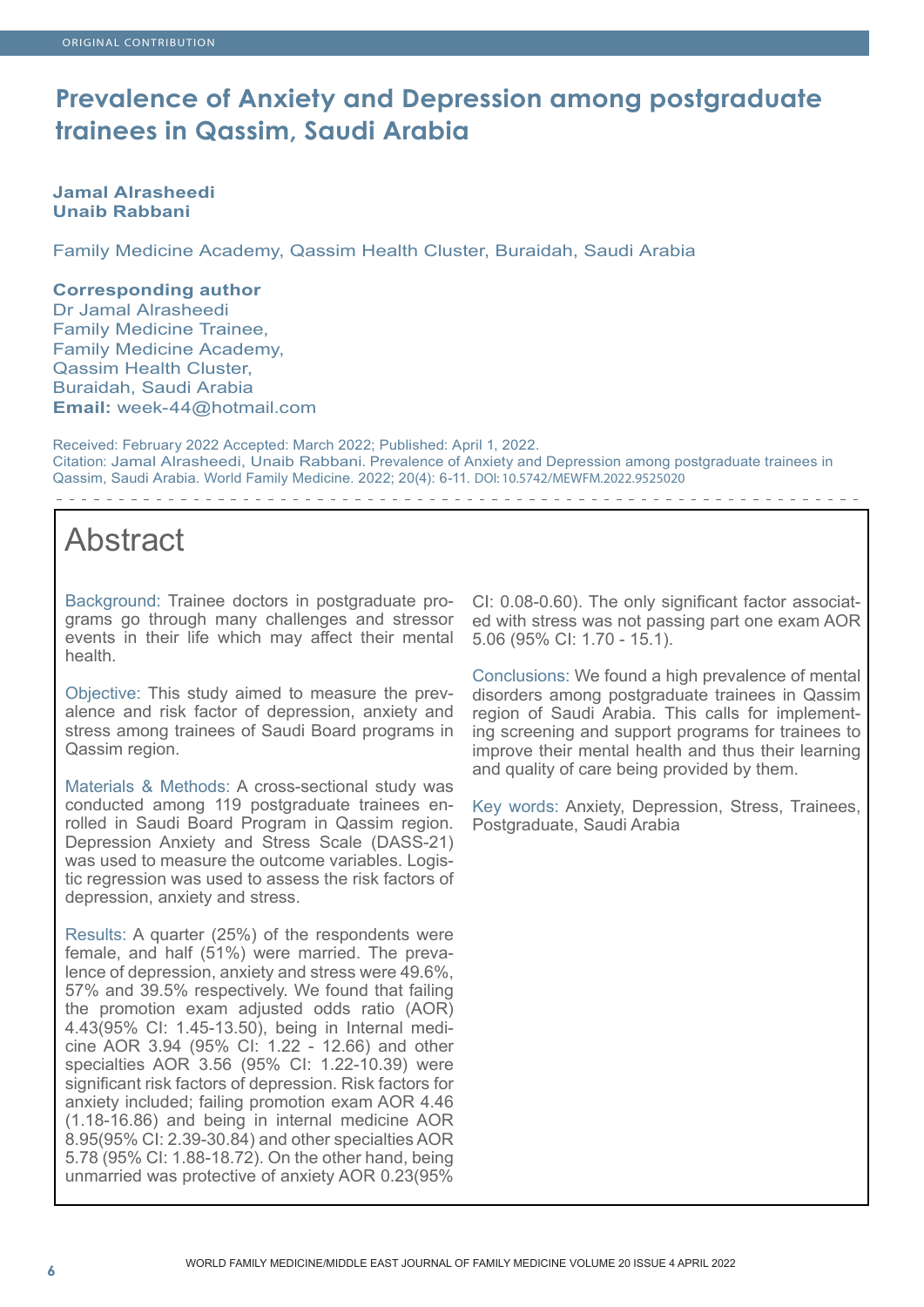## **Introduction**

Anxiety and depression are common mental disorders(1) and they mostly occur together(2). Depressive disorders are mental disorder manifested as depressed mood, and loss of interest as the main criteria. Anxiety disorders are mental disorders characterized by feelings of anxiety and fear(1). Depression is one of the three common causes of disability and is anticipated to be the top most worldwide by 2030(3). Depression affects 4.4% of people around the world, in other words, 300 million people suffer from it(1). Anxiety affects 3.6% of the global population(4). Prevalence of depression in Saudi Arabia is 4.5% and anxiety is 4.3 % in the general population according to WHO(4).

There are many risk factors for developing mental disorder; one of them is stressors in life(1,4). It is well known that trainee doctors in postgraduate programs have to go through many challenges and stressful events in their life. The aim of training is to produce physicians who can treat patients and help to improve the health of community. Unfortunately, research suggests the current training may have negative effects on trainee's mental health and may lead to anxiety and depression(5). Research done in 2014 in the USA, on physicians shows that 48% of doctors had burnout symptoms which is double that of the general working population(6).

A number of studies have been conducted among postgraduate trainees to measure the burden of AD. A study done in Ontario family medicine program showed 12% of residents had anxiety, 20% had depression(7). In Tunisia, among medical residents 43% and 30% had anxiety and depression respectively(8).

There are few studies which have been conducted in KSA to measure the burden of anxiety and depression burden among family medicine residents. A study done on physicians in Jeddah KSA, showed 46 % had general anxiety disorder(9). A study from Riyadh reported that 34% of Family Medicine residents had social anxiety(10). Another study done in western KSA among medical residents showed that 75% of residents have depression(11).

It is evident from literature that residents have a high prevalence of anxiety and depression. It is well known that physicians who have health problems will be less effective in their life and work(12). Measuring the burden of depression and anxiety during training is important for informing efforts to prevent, treat, and identify causes among residents. No study to the best of our knowledge has been published which assessed anxiety and depression and associated risk factors among postgraduate residents in Qassim region of KSA. This study is therefore aimed at measuring prevalence and risk factors of anxiety and depression among trainees in Saudi Board programs in Qassim region.

#### **Methodology**

A cross sectional study was conducted among post graduate trainees currently enrolled in any of the Saudi Board program in Qassim region during October 2021. Qassim region is located in the central part of Saudi Arabia. There are 8 postgraduate programs accredited by Saudi Commission for Health Specialties in the region providing training for Saudi Board fellowship.

There are about 221 postgraduate trainees in the Qassim region. We used universal sampling and invited all the postgraduate trainees in Qassim region. Those currently working as post graduate trainees in any of the Saudi Board program were eligible to participate. Those who were in the region for electives were excluded from the study.

The data was collected online using structured questionnaire in English. The questionnaire had two sections. The first section was about socio-demographics and professional information. The second part was validated depression and anxiety stress scale (DASS21) (13). Each answer in the scale was given a score from 0-3 where 0 indicated not having the symptoms at all and 3 representing that the participant has the symptoms most of the time. A pilot study was done on 10 interns to assess the understanding of questionnaire by the respondents.

Data was analyzed using ''Statistical Package for Social Sciences" (SPSS) V21 (Chicago). Descriptive and inferential analysis of the data was done and presented in tables and figures. Chi-square and t-test were used for comparison of categorical and continuous variables respectively. Logistic regression analysis was used to find the factors associated with anxiety and depression among residents. Adjusted odds ratio (AOR) along with their associated 95% confidence intervals (CI) were calculated. P-value <0.05 was considered significant.

This study was reviewed and approved by Qassim Regional Bioethics Committee. Informed consent was obtained from all the participants. Personal identifiers such as name and ID numbers were not collected.

#### Results

Of the 221 trainees invited, 119 respondents completed the questionnaire (response rate 53.8%) and were included in the analysis. Three quarters (75) were male and more than half of the respondents were married (51%). The majority (91%) were from training centers based in Buraidah. Thirty four percent were Family medicine residents followed by internal medicine (35%) and Pediatrics (20%). (Table 1),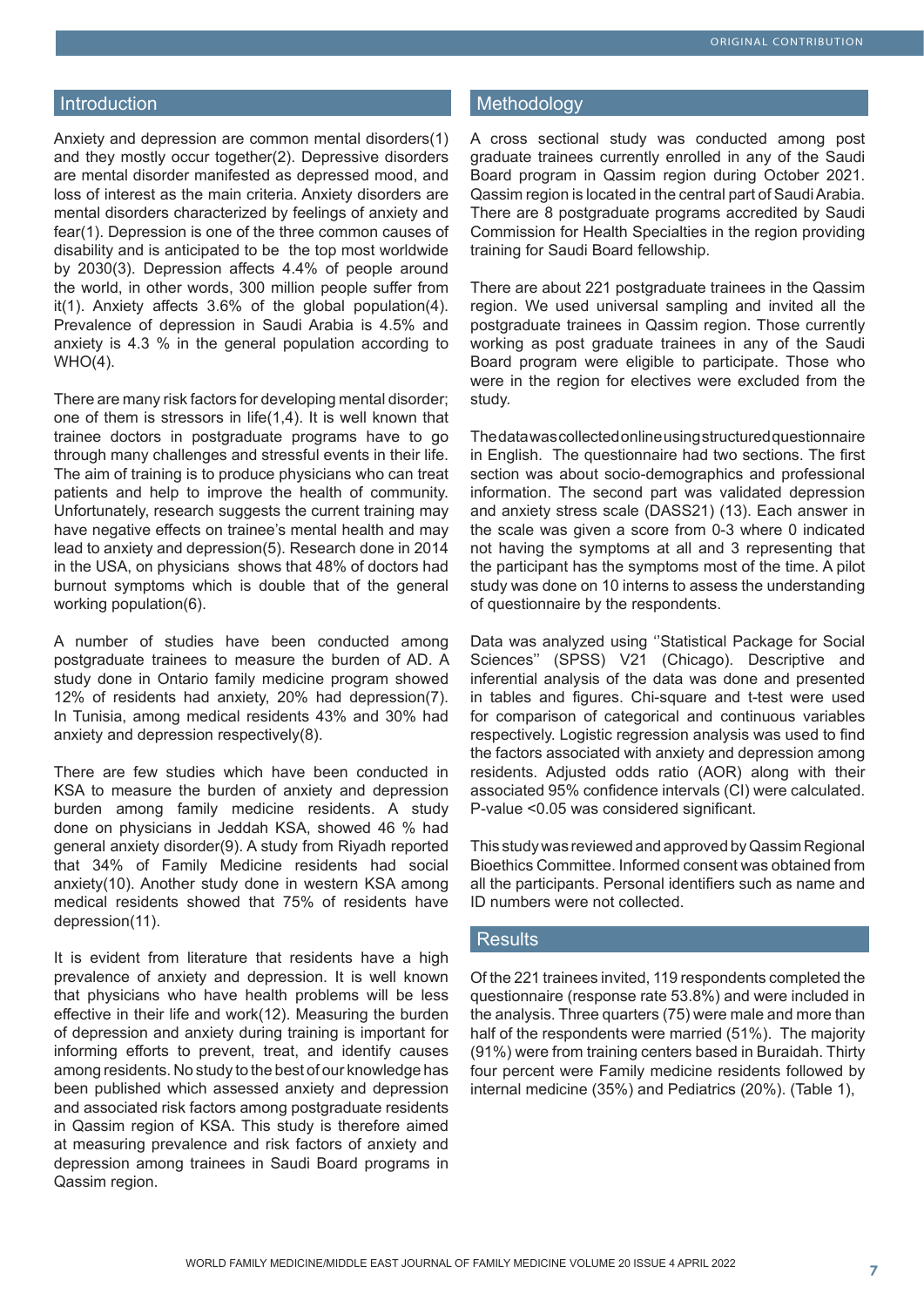| Table 1: Socio-demographic characteristics of postgraduate<br>trainees Qassim, KSA |     |      |  |
|------------------------------------------------------------------------------------|-----|------|--|
| Characteristic                                                                     | Μ   | %    |  |
| Gender                                                                             |     |      |  |
| Male                                                                               | 90  | 75.6 |  |
| Female                                                                             | 29  | 24.3 |  |
| Marital                                                                            |     |      |  |
| Marri ed                                                                           | 61  | 51.2 |  |
| Unmarried                                                                          | 57  | 48.8 |  |
| Place of training                                                                  |     |      |  |
| Buraidah                                                                           | 106 | 90.6 |  |
| Uniazh                                                                             | 11  | 9.4  |  |
| Specialty (n=117)                                                                  |     |      |  |
| Family medicine                                                                    | 40  | 34   |  |
| Pediatrics                                                                         | 23  | 19.7 |  |
| Surgery                                                                            | 9   | 7.7  |  |
| Internalmedicine                                                                   | 29  | 24.8 |  |
| Obstetrics/Gynecology                                                              | 15  | 12.8 |  |
| Orthopedics                                                                        | 1   | 0.9  |  |

Table 2 presents the results of multivariate logistic regression analysis. Anxiety was the most prevalent disorder (57%), followed by depression (49.6%). The prevalence of stress was found to be 39.5%. (Figure 1).

| Table 2: Predictors of Depression, Anxiety and Stress among postgraduate trainees in Qassim,<br>Saudi Arabia |                      |                        |                      |  |
|--------------------------------------------------------------------------------------------------------------|----------------------|------------------------|----------------------|--|
| Characteristic                                                                                               | Depression           | Anxiety                | Stress               |  |
|                                                                                                              | Adjusted OR (95% CI) | Adjusted OR (95% CI)   | Adjusted OR (95% CI) |  |
| Gender                                                                                                       |                      |                        |                      |  |
| Male                                                                                                         |                      |                        |                      |  |
| Female                                                                                                       |                      |                        | $0.32$ (0.10 - 1.02) |  |
| Marital                                                                                                      |                      |                        |                      |  |
| Married                                                                                                      | 1                    | 1                      |                      |  |
| Unmarried                                                                                                    | $0.49$ (0.20 - 1.16) | $0.23(0.08 - 0.60)$    | $0.46$ (0.19 - 1.12) |  |
| Part exam                                                                                                    |                      |                        |                      |  |
| Passed                                                                                                       | 1                    | 1                      |                      |  |
| Notpassed                                                                                                    | $0.38(0.11 - 1.32)$  | $0.35(0.09 - 1.35)$    | 5.06 (1.70 - 15.1)   |  |
| Passed promotion exam                                                                                        |                      |                        |                      |  |
| in first attempt                                                                                             |                      |                        |                      |  |
| Yes                                                                                                          |                      |                        |                      |  |
| No                                                                                                           | 4.43(1.45-13.50)     | 4.46 (1.18-16.86)      |                      |  |
| Place of residence                                                                                           |                      |                        |                      |  |
| Buraidah                                                                                                     |                      | 1                      |                      |  |
| Other cities                                                                                                 | 1.89 (0.68-5.26)     | $0.66$ (0.25 - 1.94)   |                      |  |
| Specialty                                                                                                    |                      |                        |                      |  |
| <b>Family Medicine</b>                                                                                       | 1                    | 1                      | 1                    |  |
| <b>InternalMedicine</b>                                                                                      | 3.94 (1.22 - 12.66)  | 8.95 (2.39-30.84)      | $1.95(0.59 - 6.45)$  |  |
| Others                                                                                                       | 3.56 (1.22-10.39)    | $5.78(1.88 - 18.72)$   | $2.36(0.80 - 7.0)$   |  |
| Level                                                                                                        |                      |                        |                      |  |
| Junior                                                                                                       |                      | 1                      |                      |  |
| Senior                                                                                                       | $0.55(0.19 - 1.61)$  | $0.621(0.197 - 1.960)$ | $2.07(0.78 - 5.47)$  |  |

WORLD FAMILY MEDICINE/MIDDLE EAST JOURNAL OF FAMILY MEDICINE VOLUME 20 ISSUE 4 APRIL 2022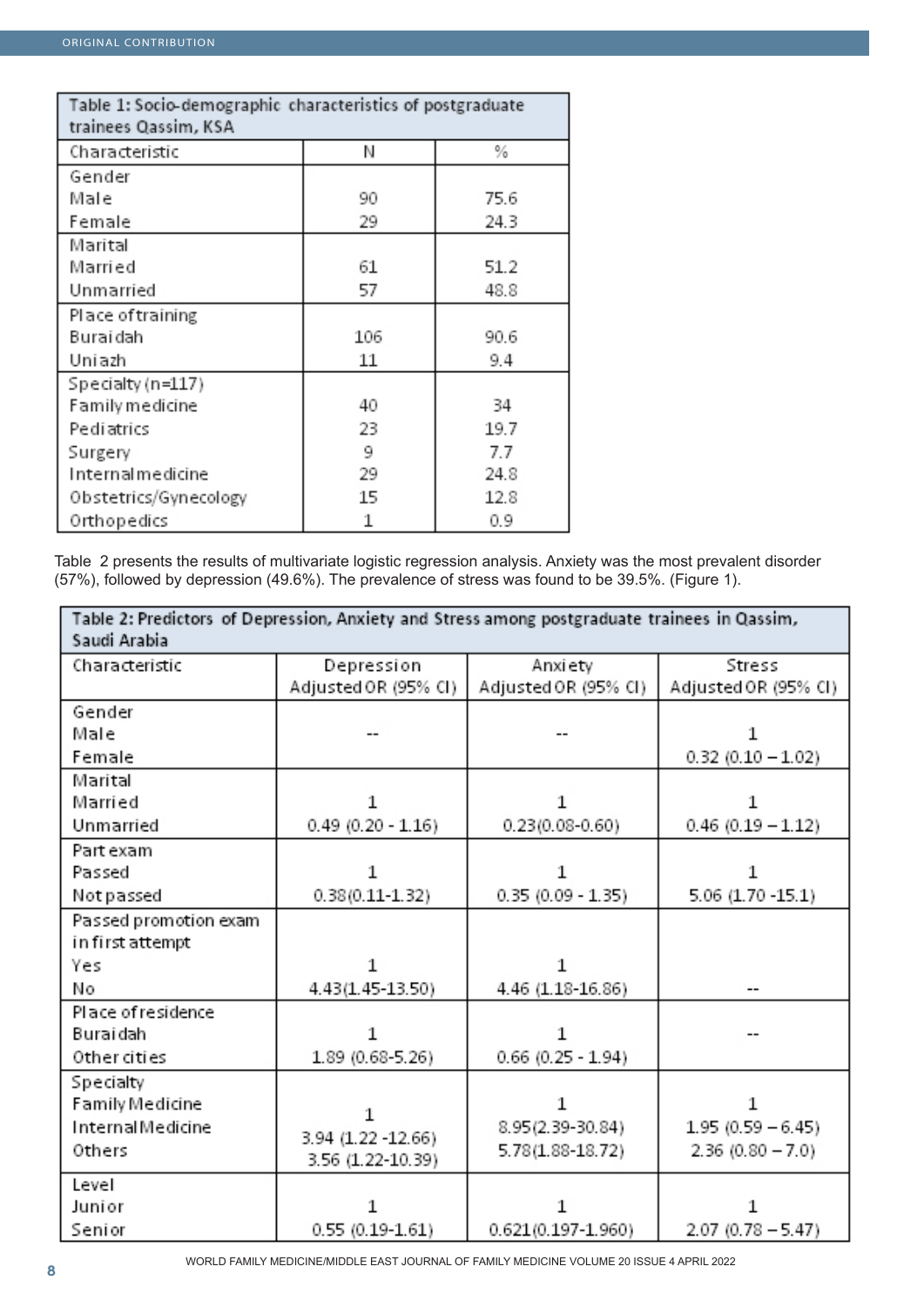

**Figure 1: Prevalence of Depression, Anxiety and Stress among postgraduate trainees in Qassim, KSA**

In the multivariate analysis, we found that, not passing the promotion exam in the first attempt was associated with more than four times higher risk of depression, AOR 4.43(95% CI: 1.45-13.50). Compared to Family Medicine, Internal medicine and other specialties were at higher risk of depression AOR 3.94 (95% CI: 1.22 - 12.66) and AOR 3.56 (95% CI: 1.22-10.39) respectively. Similar to depression, the risk factors for anxiety were; not passing promotion exam in first attempt AOR 4.46 (1.18-16.86) and being in internal medicine AOR 8.95(95% CI: 2.39-30.84) and other specialties AOR 5.78 (95% CI: 1.88-18.72). On the other hand, being unmarried was found to be associated with lower risk of anxiety AOR 0.23(95% CI: 0.08-0.60). The only significant factor associated with stress was not passing part one exam AOR 5.06 (95% CI: 1.70 - 15.1). Other factors such as; gender, place of residence and level of training were not found to be significantly associated with any of the outcomes.

stress(19).

#### **Discussion**

Depression, anxiety and stress have bad outcomes for the physicians and patients in terms of health of the physician, and safety and effectiveness of patient diagnosis and treatment. Higher prevalence of anxiety has been reported among different communities; however, very limited evidence is available on the mental health issues among physicians in Saudi Arabia. This study therefore adds to the scarce literature on this topic. Our study revealed 56 % of the residents had anxiety and 48 % of them had depression.

There is evidence that physicians have higher prevalence of anxiety and depression than the general population(11). The mental health of Saudi physicians participating in our study showed a higher percentage of depression (48%) than other countries such as USA, Canada and Japan (11%, 14%, 8.8%) respectively(12,14,15). Similarly, there was higher prevalence of anxiety (56%) in our sample as compared to previous studies from different countries. In Pakistan, using AKUADS, 39% of family practitioners had anxiety disorders(16). In China, using Zung Self-Rating Anxiety Scale (SAS), an estimated 25% of physicians were found to have anxiety symptoms(17). On other hand we found a high prevalence of stress (40%), which is higher than stress rates in medical college students in Saudi Arabia (38%)(18). Our estimate is comparable to the estimates from a developing country which showed

48% of the physicians in a tertiary care hospital had

These differences across the studies may be attributed to different factors such as different study setting, design and the tools used to assess the outcomes. Nonetheless, these findings of our study are alarming and need attention of program management and health authorities to address this high rate of mental issues among postgraduate trainees.

In addition to the common risk factors prevalent in the communities, the physicians have some other work-related factors such as workload, stressor, shift duties, and work hours. We found higher prevalence of depression in internal medicine (72%) compared to other specialties which show a similar result to study done in western regions(9). We also found that 75 % of internal medicine trainees have anxiety which shows a higher percentage to a previous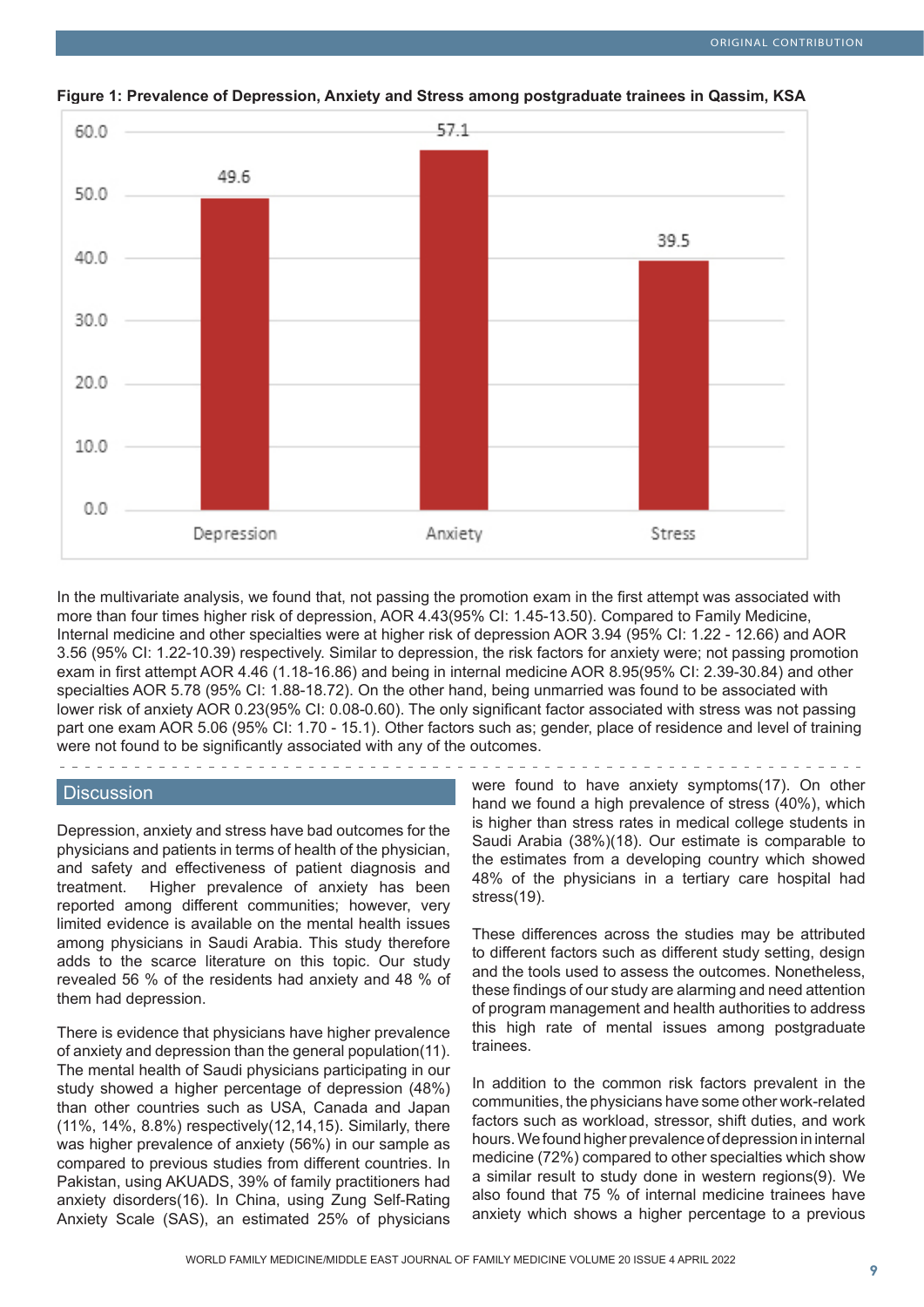study in Tunisia (74.1%), which showed the higher the work hours per week the higher the percentage(8). The difference in percentage according to specialty could be related to different workloads and number of on calls. The higher the work load and on calls the higher the prevalence(11). Workload on health care providers in Saudi Arabia is increasing due to growing and ageing population along with expansion of health care services for universal health coverage. This however, is not parallel to increase in numbers of health care providers, causing additional burden on them. This may result in poor quality of services and mental and physical health issues among the providers. This calls for appropriate human resource management by the Ministries of Health.

We found that unmarried residents had less rate of anxiety, which agrees with research done on physicians in China in 2014 by social medicine and health organization(17). Mental health issues have negative effects on care provided to patients and performance of physician. We found that depression, anxiety and stress were associated with negative results of exams. Similar were the results in a study done in King Abdul-Aziz University in Jeddah on medical students(20).

There are certain limitations which should be considered while interpreting the results of our study. Firstly, there are chances of reporting bias as trainees may not report their actual mental status given the widespread stigma associated with such disorders. However, we assume this to minimally affect our results because we used an anonymised survey approach and data was collected through self-administered questionnaire. Secondly, response rate was low (53%), so was the sample size. Due to this, our sample may not have sufficient power for the association we explored. Furthermore, there is also possibility of health workers effect where trainees with severe mental illnesses are least likely to participate. Nonetheless our research provides an insight into the mental health of postgraduate trainees in Qassim region in Saudi Arabia.

#### **Conclusion**

Trainee physicians have a high prevalence of depression and anxiety. We recommend each department should have regular screening and counselling and support programs for their trainees to address mental health issues of trainees. Furthermore, departments should also review the trainees' schedules and discuss with them regarding proper scheduling. Regulatory bodies, such as Saudi Commission for Health Specialties and Ministry of Health should also monitor and provide support to the institutions for safety and health of their trainees.

## References

1. World Health Organization. Depression and other common mental disorders: global health estimates. World Health Organization; 2017.

2. Russell GF, De Silva P. Observations on the relationship between anxiety and depressive symptoms during the course of depressive illnesses. British journal of clinical pharmacology. 1983;15 Suppl 2(Suppl 2):147s-53s.

3. Hasin DS, Sarvet AL, Meyers JL, Saha TD, Ruan WJ, Stohl M, et al. Epidemiology of Adult DSM-5 Major Depressive Disorder and Its Specifiers in the United States. JAMA psychiatry. 2018;75(4):336-46.

4. World Health Organization. The global burden of disease: 2004 update: World Health Organization; 2008.

5. Katz ED, Sharp L, Ferguson E. Depression among emergency medicine residents over an academic year. Academic emergency medicine : official journal of the Society for Academic Emergency Medicine. 2006;13(3):284-7.

6. Shanafelt TD, Hasan O, Dyrbye LN, Sinsky C, Satele D, Sloan J, et al., editors. Changes in burnout and satisfaction with work-life balance in physicians and the general US working population between 2011 and 2014. Mayo clinic proceedings; 2015: Elsevier.

7. Guntzviller LM, Williamson LD, Ratcliff CL. Stress, Social Support, and Mental Health Among Young Adult Hispanics. Family & community health. 2020;43(1):82-91. 8. Marzouk M, Ouanes-Besbes L, Ouanes I, Hammouda Z, Dachraoui F, Abroug F. Prevalence of anxiety and depressive symptoms among medical residents in Tunisia: a cross-sectional survey. BMJ open. 2018;8(7):e020655.

9. Alzahrani. A, Alghamdi E, Alyamani MNA, Alowdhah MAM, Aseeri OMS, Aljadani MF, editors. Generalized Anxiety Disorder among Physicians in Jeddah, Saudi Arabia: Prevalence and Determinants2017.

10. Al-Ruwaili MA, Al-Turki YA, Alardan A. Social anxiety and its effect on self-efficacy among family medicine residents in Riyadh. Journal of family medicine and primary care. 2018;7(2):389-93.

11. Alshardi A, Farahat F. Prevalence and Predictors of Depression Among Medical Residents in Western Saudi Arabia. Journal of clinical psychology in medical settings. 2020;27(4):746-52.

12. Lloyd S, Streiner D, Shannon S. Burnout, depression, life and job satisfaction among Canadian emergency physicians. The Journal of emergency medicine. 1994;12(4):559-65.

13. Henry JD, Crawford JR. The short-form version of the Depression Anxiety Stress Scales (DASS-21): Construct validity and normative data in a large nonclinical sample. British journal of clinical psychology. 2005;44(2):227-39.

14. Ofili AN, Asuzu MC, Isah EC, Ogbeide O. Job satisfaction and psychological health of doctors at the University of Benin Teaching Hospital. Occupational medicine (Oxford, England). 2004;54(6):400-3.